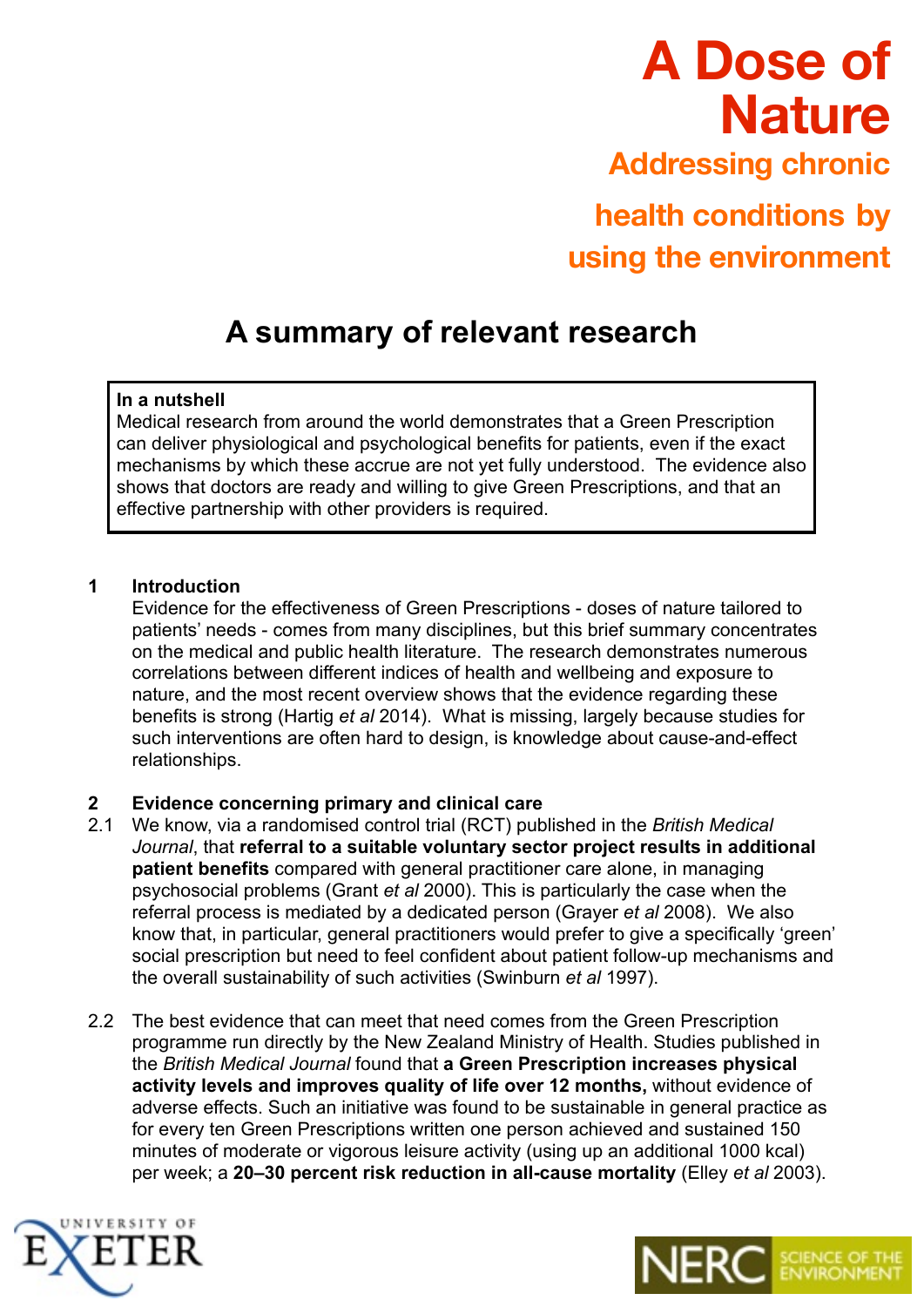Such prescriptions were also shown, via an RCT, to be **cost effective at three different quality-adjusted life year thresholds**, for adults who were previously inactive (Leung *et al* 2012).

- 2.3 The New Zealand programme has also been subject to regular patient surveys. The most recent, from 2013<sup>1</sup>, showed that six to eight months after receiving their Green Prescription: **63 percent of patients are still more active than they were before**; 72 percent have noticed positive changes in their health; 46 percent have lost weight; and 64 percent encouraged others to be active.
- 2.4 There is also clinical evidence from Asia, published in the *Journal of Cardiology*, that **spending time in a forest has therapeutic effects on hypertension** and induces inhibition of the renin-angiotensin system and inflammation, and is thus preventively efficacious against cardiovascular disorders (Mao *et al*, 2012). The same practice also results in improved immune function; regular trips to the forest result in an increase in natural killer cell activity (Li 2010).
- 2.5 We also know that **nature reduces the experience of pain**. A picture of a nature scene by the bed, and an audio tape of nature sounds, have been shown via an RCT to significantly reduce pain in patients undergoing flexible bronchoscopy (Diette *et al* 2003).

# **3 Evidence from a public health perspective**

- 3.1 Such studies are backed up by epidemiological evidence that is strong enough to support calls for nature-assisted therapies to be part of public health and health promotion policies. **Significant improvements were found for varied outcomes in diverse diagnoses from obesity to schizophrenia** (Maller *et al* 2006). To be effective this means **bringing together primary health, social care and environmental management sectors** (Annerstedt and Währborg 2011). Systematic reviews and individual studies have demonstrated a number of factors, as follows.
- 3.2 **A population that is close to nature is healthier**. A study in the Netherlands looked at physician-assessed morbidity in 196 Dutch general practices, for 24 disease clusters, and after controlling for socio-economic factors found that disease prevalence was lower the more green space there was in a 1km radius (Maas *et al*  2009). The benefit of greater access to nature is pronounced in early to mid adulthood (Astell-Burt *et al* 2014). A study published in *The Lancet* (Mitchell and Popham 2008) found that populations exposed to the greenest environments also have the lowest levels of health inequality related to income deprivation.
- 3.3 In studies relating to obesity there is **a positive association between access to greenspace and physical activity**, weight and associated health conditions (Lachowycz and Jones 2011).
- 3.4 There is an **additional positive benefit** of a walk or run in a natural environment in comparison to a synthetic environment (Bowler *et al* 2010).

Accessed at http://www.health.govt.nz/our-work/preventative-health-wellness/physical-activity/ <sup>1</sup> green-prescriptions/green-prescription-research/green-prescription-patient-survey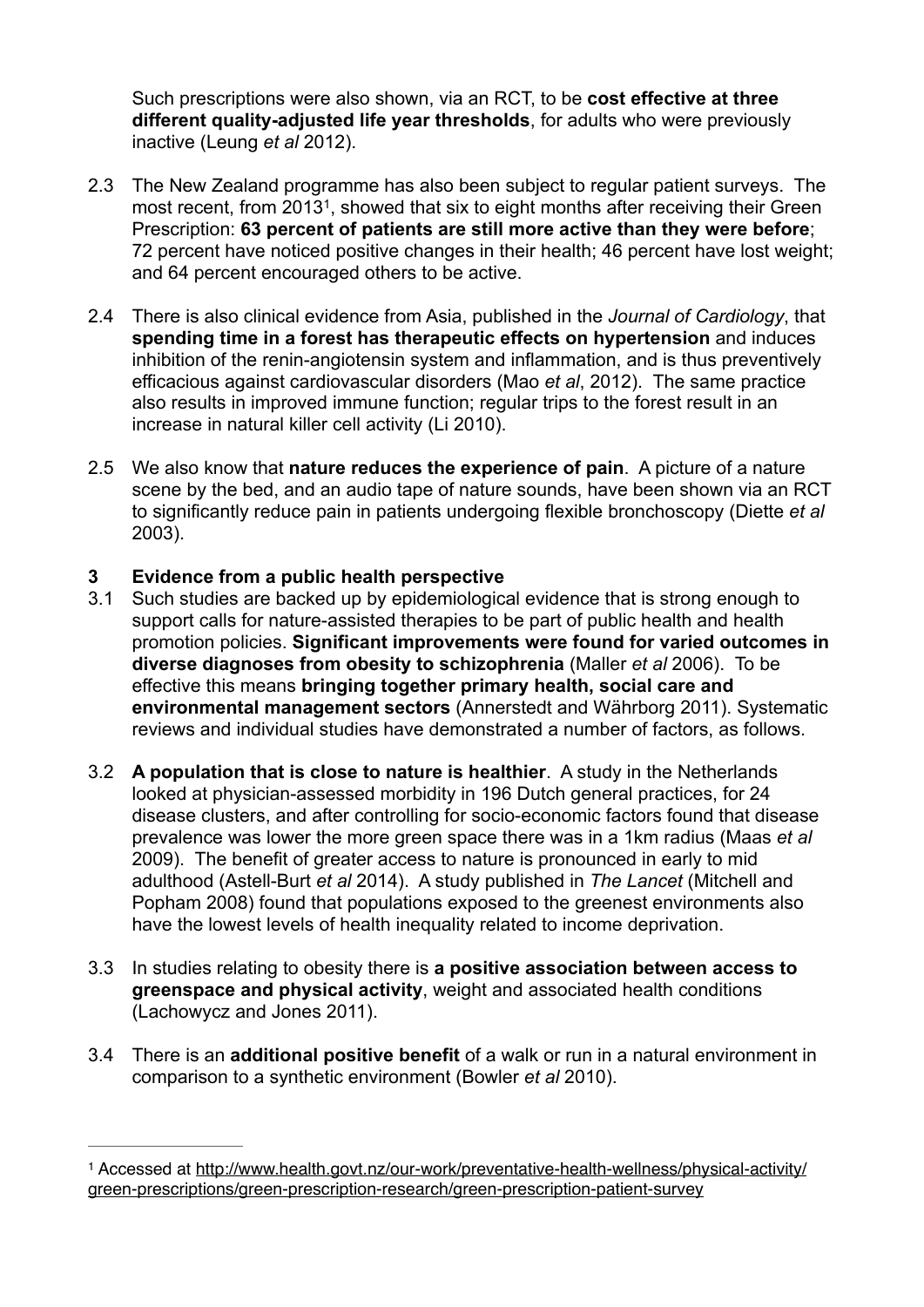# **4 Psychological dimensions**

- 4.1 A lot of the medical literature on the relationship between nature and wellbeing looks at psychological health in particular; the perceived greenness of a neighbourhood is more strongly associated with mental health than it is with physical health (Sugiyama *et al* 2008). Research has indicated a range of specific benefits.
- 4.2 Exercising in natural environments compared to exercising indoors is associated with **greater feelings of revitalisation**, and a greater intention to repeat the activity (Coon *et al* 2011).
- 4.3 Gardening provides **relief from acute stress** (van den Berg and Custers 2011).
- 4.4 Walking in nature, or even viewing nature, improves the **capacity to direct and restore attention** (Berman *et al* 2008), a result backed up experimentally (Berto 2005), and in patients facing particular clinical situations such as newly diagnosed breast cancer (Cimprich and Ronis 2003).
- 4.5 Being in an arboretum for 50 minutes provides cognitive and affective benefits for people suffering **depression** (Berman *et al* 2012).
- 4.6 Short and intense engagements in outdoor exercise have the greatest doseresponses for two other key indicators of mental health, **self-esteem and mood** (Barton and Pretty 2010).
- 4.7 Green outdoor settings **reduce ADHD symptoms in children** across a wide range of individual, residential, and case characteristics (Kuo and Taylor 2004).
- 4.8 When immersed in nature a common response is of a **connected fascination**; this has been demonstrated empirically to be an active element in generating positive psychological affect (Gonzalez *et al* 2010).

# **5 Aspects of nature**

- 5.1 Determining how exposure to nature actually results in such benefits the mechanisms that are involved in delivering a 'natural health service' - remains a generally elusive goal. However some elements of the natural environment have been studied with this in mind.
- 5.2 In England there is evidence that **the closer one lives to the coast the better one's health**, and that this effect might be greater in deprived communities (Wheeler *et al*  2012*).*
- 5.3 Another meta-analysis of 1252 patients showed that, whilst every green environment improved both self esteem and mood, **the presence of water generated greater effects** (Barton and Pretty 2010).
- 5.4 There is evidence of a positive relationship between the mental wellbeing of greenspace users and both perceived (Dallimer *et al* 2012) and actual (Fuller *et al*  2007) **levels of biodiversity**, and this is supported by a recent systematic review (Lovell et al 2014).
- 5.5 A RCT in the *British Medical Journal* demonstrated that there is a direct therapeutic benefit to be gained from **engaging with animals** (Antonioli and Reveley 2005).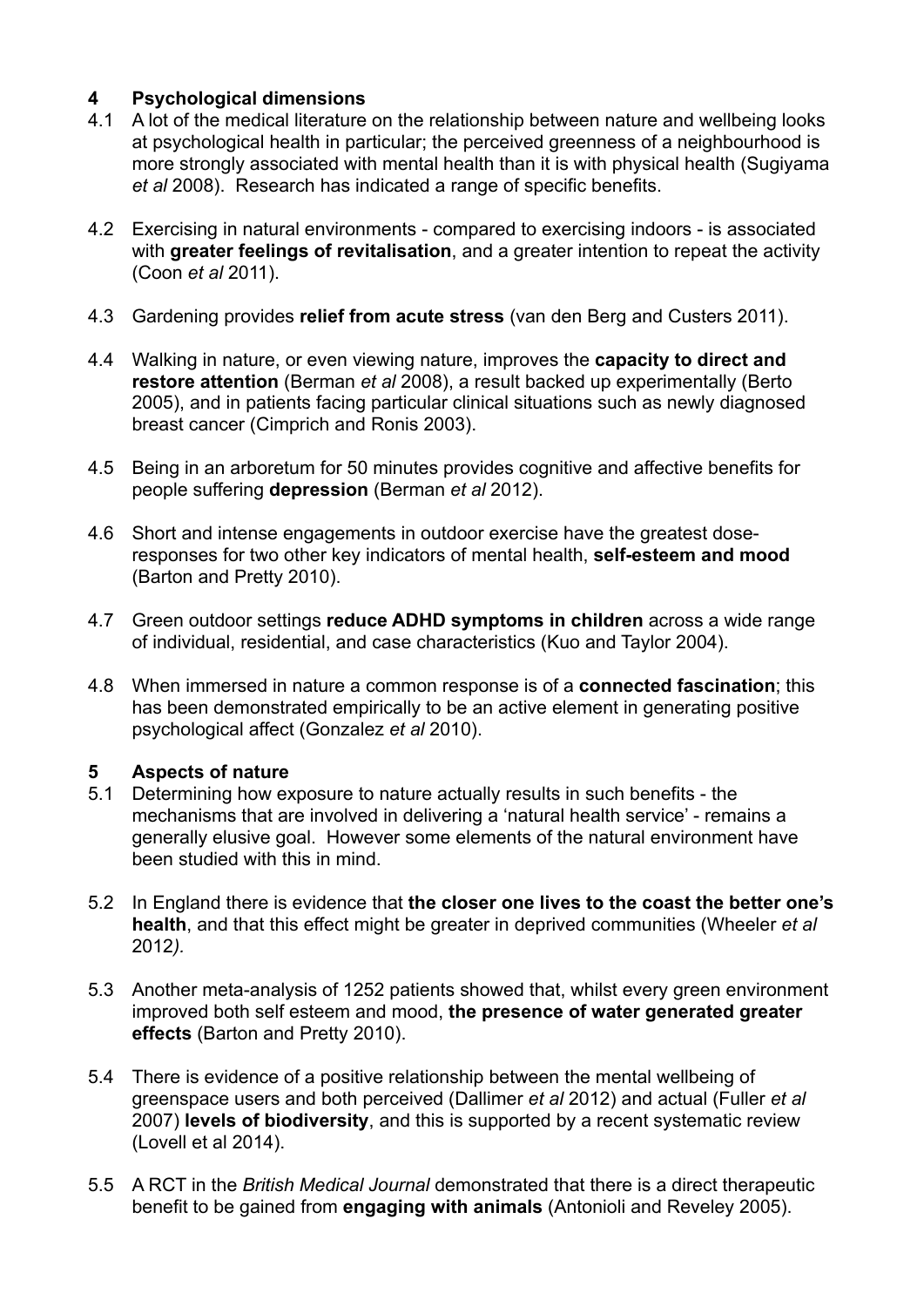#### **References**

- Annerstedt M and Währborg P (2011) Nature-assisted therapy: systematic review of controlled and observational studies. *Scandinavian Journal of Public Health* 39, 371–388
- Antonioli C and Reveley M (2005) Randomised controlled trial of animal facilitated therapy with dolphins in the treatment of depression. *British Medical Journal* 331 (7527) 1231-1234
- Astell-Burt T, Mitchell R and Hartig T (2014) The association between green space and mental health varies across the lifecourse. A longitudinal study. *Journal of Epidemiology and Community Health* 68 (5) 578-583
- Barton J and J Pretty (2010) What is the best dose of nature and green exercise for improving mental health? A multi-study analysis. *Environmental Science and Technology* 44, 3947-3955
- Berman M, Jonides J, and Kaplan S (2008) The cognitive benefits of interacting with nature. *Physiological Science* 19 (12) 1207-1212
- Berman M G Kross E and Jonides J (2012) Interacting with nature improves cognition and affect for individuals with depression. *Journal of Affective Disorders* 140 (3) 300-305
- Berto R (2005) Exposure to restorative environments helps restore attentional capacity. *Journal of Environmental Psychology* 25 (3) 249-259
- Bowler D, Buyung-Ali L, Knight T and Pullin A (2010) A systematic review of evidence for the added benefits to health of exposure to natural environments. *BMC Public Health* 10 (456) 1-10
- Cimprich B and Ronis D (2003) An environmental intervention to restore attention in women with newly diagnosed breast cancer. *Cancer Nursing* 26 284–292
- Coon J Thompson, Boddy K, Stein K, Whear R, Barton J, and Depledge M (2011) Does participating in physical activity in outdoor natural environments have a greater effect on physical and mental wellbeing than physical activity indoors? A systematic review. *Environmental Science and Technology* 45, 1761-1773
- Dallimer M, Irvine K, Skinner A, Davies Z, Rouquette J, Maltby L, Warren P, Armsworth P, and Gaston K (2012). Biodiversity and the feel-good factor: understanding associations between self-reported human well-being and species richness. *BioScience* 62, 47–55.
- Diette G, Lechtzin N, Haponik E, Devrotes A and Rubin H (2003). Distraction therapy with nature sights and sounds reduces pain during flexible bronchoscopy - a complementary approach to routine analgesia. *Chest Journal* 123 941–48
- Elley C, Kerse N, Arroll B, and Robinson E (2003) Effectiveness of counselling patients on physical activity in general practice: cluster randomised control trial. *British Journal of General Practice* 326 (7393), 793-796
- Fuller R, Irvine K, Devine-Wright P, Warren P and Gaston K (2007) Psychological benefits of green space increase with biodiversity. *Biological Letters* 3: 390-394
- Gonzalez M, Hartig T, Patil G, Martinsen E and Kirkevold M (2010) Therapeutic horticulture in clinical depression: a prospective study of active components. *Journal of Advanced Nursing*, 66 (9) 2002–2013
- Grant C, Goodenough T, Harvey I and Hine C ( 2000) A randomised controlled trial and economic evaluation of a referrals facilitator between primary care and the voluntary sector. *British Medical Journal* 320 (7232) 419-423